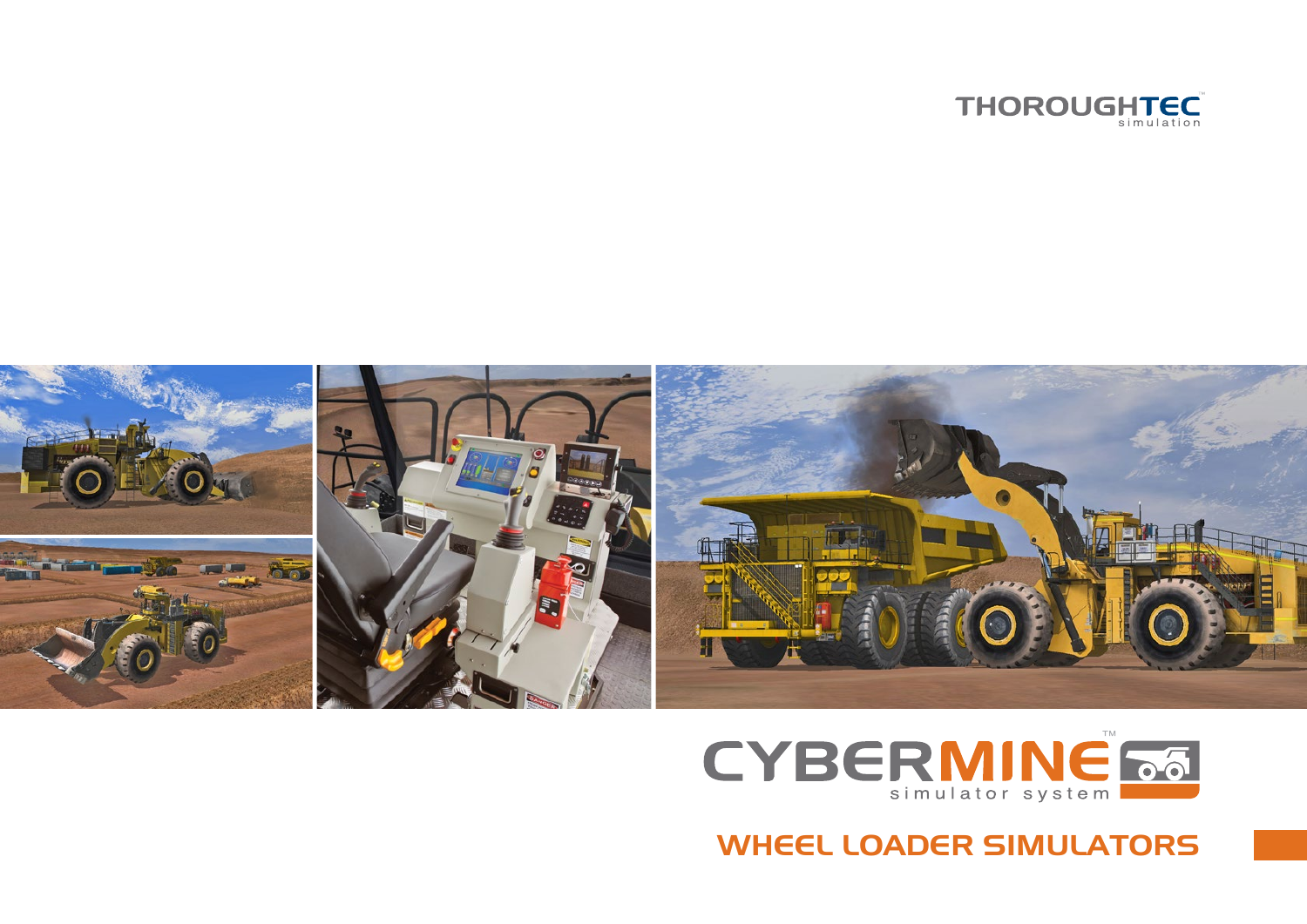# CYBERMINE simulator "training makes our operators as efficient and versatile as the machines that they operate."



*Physically accurate vehicle cab* **>** The trainee wheel loader operator executes all digging, loading, cleanup and dumping tasks from a highly accurate replica of the cab interior. The seat is surrounded by fully functional controls including joysticks, levers, switches, keypads, gauges and pedals. The vehicle's function is also configurable to match the customer's OEM equipment for even greater accuracy, including all factory offered options.



Wheel loaders are called upon to perform a variety of tasks to maintain the efficiency of the surface mine's production cycle. CYBERMINE wheel loader simulators enable trainee operators to train for all of these tasks under every expected condition, quickly and effectively. Cutting-edge simulator technology and advanced training techniques are used to train, re-train and evaluate correct propulsion, loading, digging and dumping techniques, increasing productivity and safe operation of the wheel loader.

ThoroughTec's high-fidelity simulators are true to the operates as safely and productively as possible. original vehicle in every way, from the ergonomics of the cab with its authentic replication of the operator

interfaces to the highly accurate behavioural characteristics of the simulated equipment.

The CYBERMINE wheel loader operates in a highfidelity 3D mine world where the operator can perform the same full range of wheel loader functions as the OEM machine, interacting with artificially intelligent haul trucks and other support equipment.

It's in this world that your operators will develop their diverse skills and experience, so that your mine site

## A SIMULATED VEHICLE THAT LOOKS AND FEELS REAL

the real vehicle, but without the high costs and inherent risks.

### *Authenticity and accuracy*

The simulated wheel loader cab makes use of original components and specifications to create an ergonomically correct and accurate replica of the original vehicle. All simulated vehicle behavioural dynamics, including those of vehicle articulation and the complicated interaction between boom and bucket, lighting or even vehicle management systems. as well as bucket and terrain, are based on detailed mathematical models that use vehicle manufacturer specifications to provide accurate behavioural realism.

Operating a CYBERMINE wheel loader is like operating As a result, full propulsion, loading, mucking and cleanup tasks are an accurate reflection of reality.

### *Highly customisable*

CYBERMINE wheel loader simulators can be customised to a large degree, matching procedures or operational features on the customer's own equipment. Additionally, any wheel loader model from any OEM manufacturer can be simulated, along with OEM optional features such as non-standard boom heights, bucket types, additional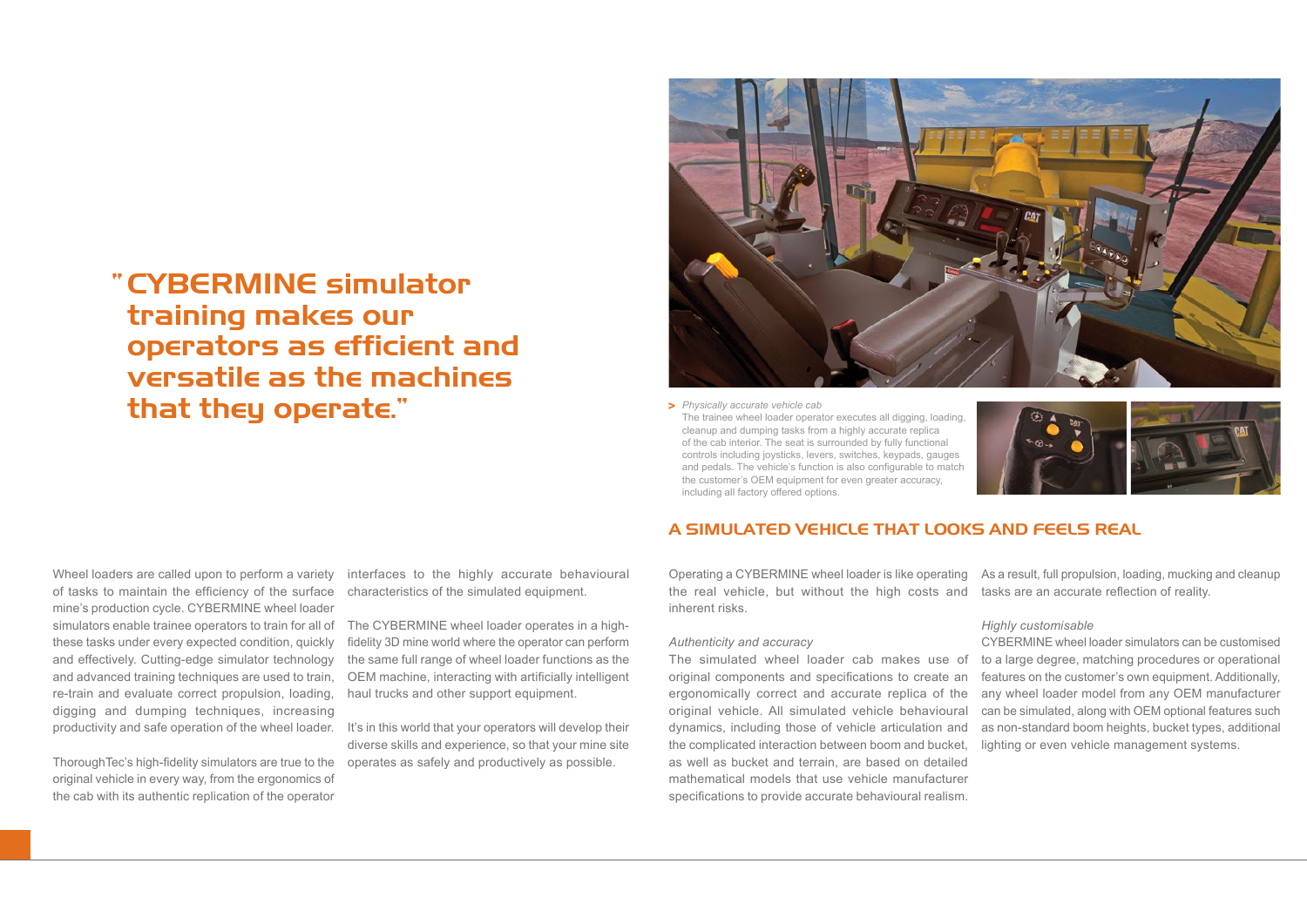

#### *Advanced soil modelling* Complementing the equipment simulation are ThoroughTec's advanced simulated soil interaction models which require the operator to exercise correct digging techniques in order to obtain efficient bucket fill factors. *Multiple configurable loading and cleanup scenarios* **> > > >** *Variable world settings*

## PHYSICALLY ACCURATE VIRTUAL MINE WORLD

Trainee operators are immersed in an extensive highfidelity 3D mine world based on a typical opencast mine operation, complete with stockpile loading, pit loading, parking and dump areas, incorporating all essential features typically encountered on a surface mine site. Artificially intelligent haul trucks interact with the wheel loader to train and evaluate the operator in correct loading procedures, including use of horn and bucket position as signals. World specific parameters and interactive events can be varied for a broader operator experience, such as rubble spillages, broken down haul trucks and road traffic.

A custom mine site can also be created: A world that looks identical to your mine and operates in accordance with your unique operating scenarios and procedures.



All simulated wheel loader behaviour dynamics are based on detailed mathematical models that use vehicle manufacturer specifications to provide realistic behavioural response of the machine to operator inputs. In addition, the wheel loader simulation accurately models complicated physical interactions such as vehicle articulation and bucket and boom interaction. As a result, all associated wheel loader tasks from propulsion to digging and loading are simulated with realistic visual and tactile feedback for complete immersion into the training scenario.



The virtual world features a number of loading and cleanup scenarios, each set in an appropriate area for the objective, including:

overburden

- Truck loading • Cleanup of soil spillages
- Scooping and loading of • Stockpile loading • Waste Dumping



- Trainees are exposed to a number of scenarios that they may encounter under real operating conditions, including variations of:
- Light levels • Emergency situations • Critical vehicle failures
- Visibility
	-
- 

### • Weather

TRAINING AND EVALUATION TOOLS TO MAXIMISE SIMULATOR **EFFECTIVENESS** 

Exercises can be configured to address various training requirements, including operations with loading techniques, automated haul truck behavioural patterns, sub-system warnings and failures (such as overloaded bucket warnings or steering failure) and advanced emergency situations such as brake failures, engine fires or burst tyres.

The operator's loading and cleanup exercises are continually monitored and recorded, as are instrumentation states, controls interaction, adherence to safety procedures, correct equipment handling techniques and responses to emergency situations and failures. The instructor is able to continually monitor, in real time, controls and parameters such as vehicle

and engine speeds, pedal positions (left, right and throttle), selected gear and route profile. At the end of each exercise the instructor is provided with a set of reports covering various aspects of operation. For example, productivity reports detail quantifiable returns for each loading, hauling and dumping cycle, as well as a summary across all cycles for the exercise. Factors such as time to load, the load dumped, percentage dumped, total tonnage loaded and dumped, as well as average tonnage dumped and number of cycles per hour, are recorded.

Scoring is against a set of predefined checks for the cab type and each is categorised into affecting one of health and safety, machine use or productivity enhancement.